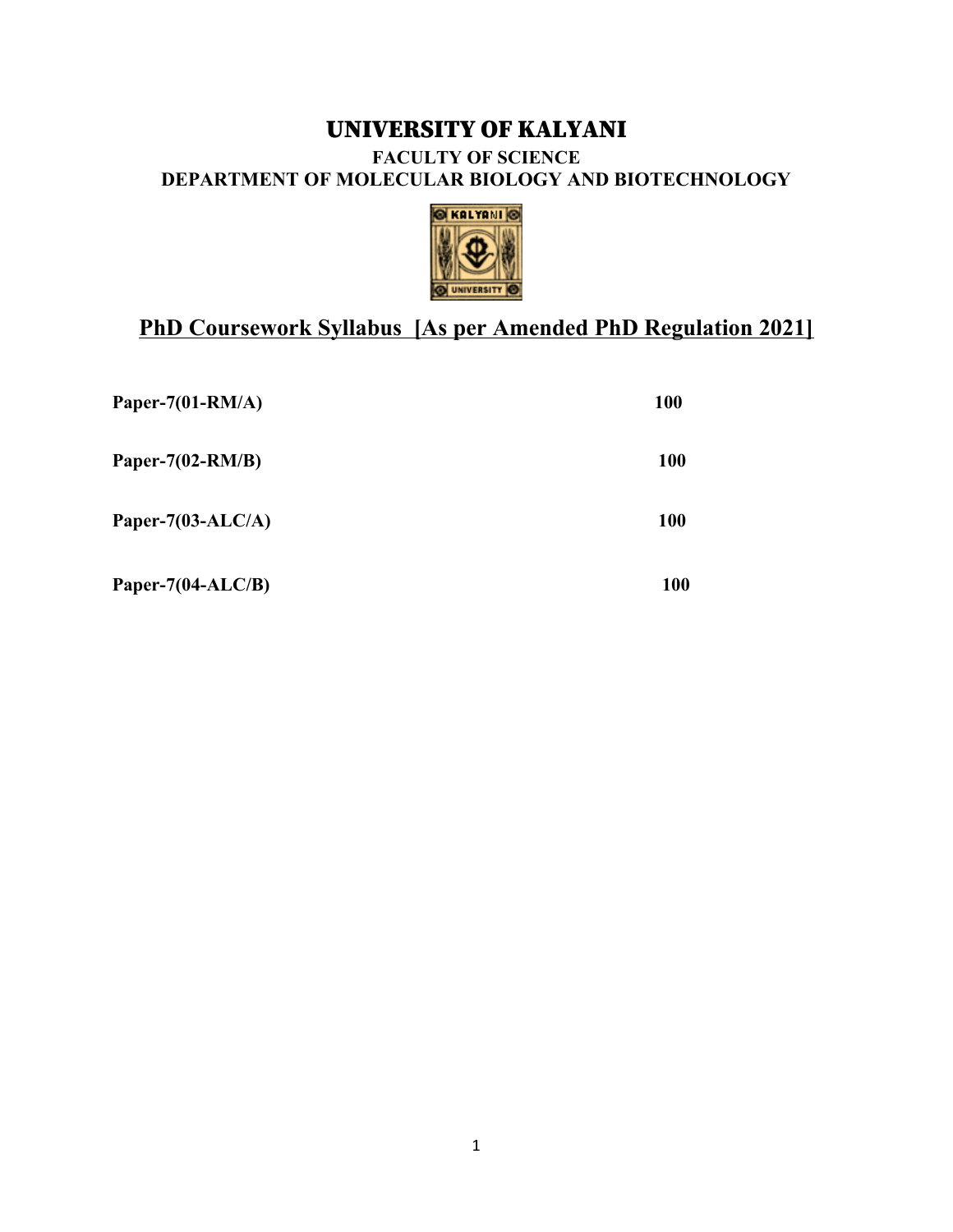# **PhD Coursework Syllabus [As per Amended PhD Regulation 2021] for the Department of Molecular Biology and Biotechnology**

**Paper-7(01-RM/A) [FM: 100, 4 credits] The Course-work of the Paper 7(01-RM/A) shall be conducted at Faculty level (controlled centrally). The syllabus shall be incorporated when circulated to the department.**

Research Methodology (A) Quantitative Methods, Computer Applications, Research Ethics, Training, Field Work, etc. *Marks Allotted: 60+20+20 (Term End Examn.+ Internal Assessment + Viva-voce Examn.)=100 Credits Allotted: 04* 

## **Paper-7(02-RM/B) [FM: 100, 4 credits]**

Research Methodology (B) Review of Published research, Documentation/ submission of Reports on Review work and Presentation. *Marks Allotted: 60+20+20 (Report +Presentation + viva-voce)=100 Credits Allotted: 04* 

# **Paper-7(03-ALC/A) [FM: 100, 4 credits]**

Advanced level course on subject (A) Subject Specific Components *Marks Allotted: 60+20+20 (Term End Examn. + Internal Assessment + Viva-voce Examn.)=100 Credits Allotted: 04* 

# **Group A: Basics of Bioprocess Technology: [FM = 25]**

An introduction to fermentation processes- Range of fermentation process, microbial biomass. Microbial growth kinetics- Batch culture, continuous culture, industrial applications of continuous culture processes, fed-batch culture.

Isolation, preservation and improvement of industrially important and useful microorganisms. Industrial fermentation- typical media, media formulation.

Media sterilization, sterilization of fermenter, sterilization of the feed.

Inocula for industrial fermentation

Design of fermenter, basic functions, construction, aeration and agitation, oxygen requirements of industrial fermentation.

### **Group B: Plant Biotechnology: [FM = 25]**

Plant tissue culture techniques, components of culture media, variation in culture and regenerated plants, factors affecting growth & morphogenesis. Cellular totipotency, Somatic embryogenesis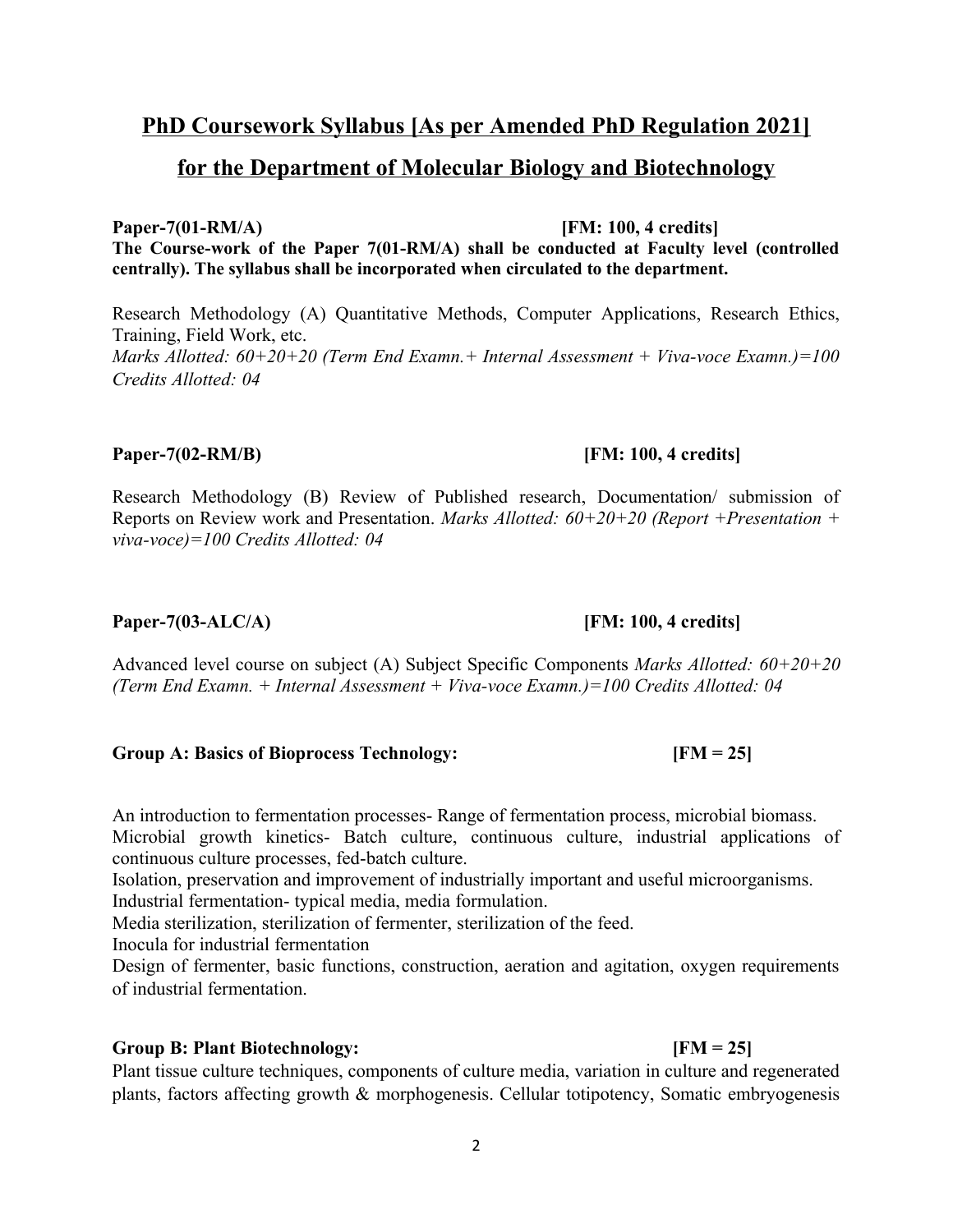and its molecular aspect. Genetic engineering of Plant: methodology; Developments of stress tolerant plants, plants as bioreactors; edible vaccines.

### **Group C: Recombinant DNA Technology: [FM = 50]**

Gel electrophoresis, Blotting techniques, Sub-cloning, Immunoprecipitation, Yeast two hybrid system, ChIP, DNA sequencing, Whole genome Sequencing, RACE, Quantitative PCR, Site directed mutagenesis, Experimental approaches in understanding gene expression, Heterologous gene Expression.

### **Paper-7(04-ALC/B) [FM: 100, 4 credits]**

Advanced level course on subject (B)\*

Transdisciplinary Components *Marks Allotted: 60+20+20 (Term End Examn. +Internal Assessment + Viva-voce Examn.)=100 Credits Allotted: 04* 

\*(Two transdisciplinary courses shall be chosen from a group of transdisciplinary recognized subjects)

## **I Advanced cell biology [FM: 50, 2 credits]**

1. Internal organization of the cell and cellular dynamics:

Membrane structure; Intracellular Compartments and Protein Sorting; Intracellular Membrane Traffic; Cytoskeletal dynamics; lysosome remodeling and repair

2. Cells in their social context:

Cell signaling; cell junction and extracellular matrix; Development of multicellular organism, Cancer- differentiation of tumor microenvironment

- 3. Cellular homeostasis: Post translational and post transcriptional modifications; The dark proteome: translation from non-canonical open reading frames.
- 4. Genome evolution

### **II Regulation of Mammalian Gene Expression [FM: 50, 2 credits]**

1. Complexities in the regulation of mammalian gene expression; Chromatin remodelling; the role of super-enhancer, long noncoding RNA, RNA modification and circular RNA in gene expression.